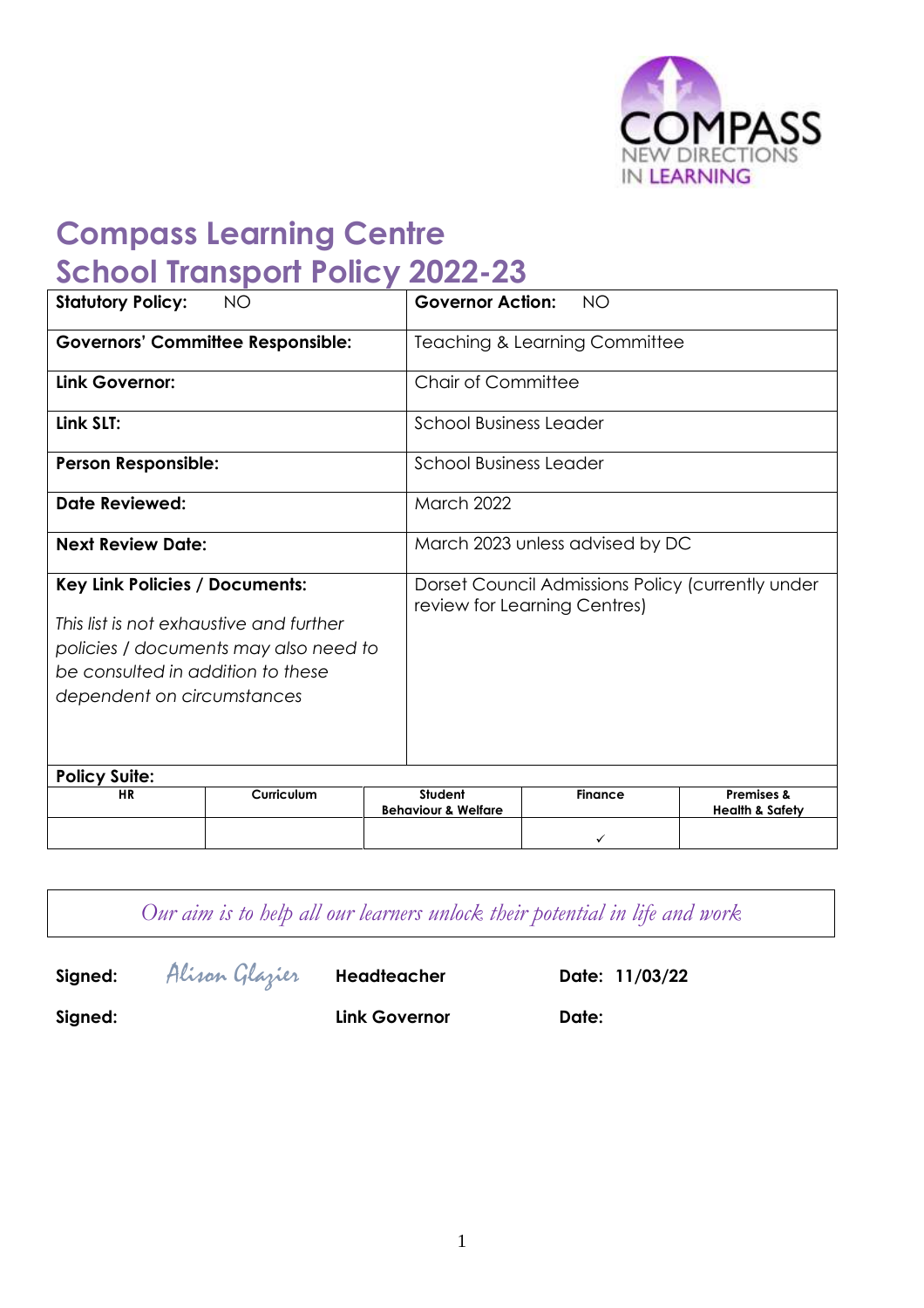# **Equality Impact Assessment – initial screening record**

|           | What area of work is being           |                        | <b>School Transport Policy</b>                                                |                  |           |  |
|-----------|--------------------------------------|------------------------|-------------------------------------------------------------------------------|------------------|-----------|--|
|           | considered?                          |                        | Students                                                                      |                  |           |  |
|           |                                      |                        |                                                                               |                  |           |  |
|           |                                      |                        |                                                                               |                  |           |  |
|           | Upon whom will this impact?          |                        | (Curriculum & Finance)                                                        |                  |           |  |
|           |                                      |                        |                                                                               |                  |           |  |
|           |                                      |                        |                                                                               |                  |           |  |
|           |                                      |                        | How would the work impact upon groups, are they included and                  |                  |           |  |
|           |                                      |                        |                                                                               |                  |           |  |
|           | considered?                          |                        |                                                                               |                  |           |  |
|           |                                      |                        |                                                                               |                  |           |  |
|           |                                      |                        |                                                                               |                  |           |  |
|           | <b>The Equality Strands</b>          | <b>Negative Impact</b> | <b>Positive Impact</b>                                                        |                  |           |  |
|           |                                      |                        |                                                                               | No impact        |           |  |
|           | Minority ethnic groups               |                        |                                                                               |                  |           |  |
|           | Gender                               |                        | $\sqrt{}$                                                                     |                  |           |  |
|           | Disability                           |                        | $\sqrt{ }$                                                                    |                  |           |  |
|           | Religion, Faith or Belief            |                        | $\sqrt{}$                                                                     |                  |           |  |
|           | Sexual Orientation                   |                        | $\sqrt{}$                                                                     |                  |           |  |
|           | Transgender                          |                        | $\sqrt{}$                                                                     |                  |           |  |
|           | Age                                  |                        | $\sqrt{}$                                                                     |                  |           |  |
|           | Rurality                             |                        | $\sqrt{ }$                                                                    |                  |           |  |
|           |                                      |                        |                                                                               |                  |           |  |
|           |                                      |                        |                                                                               |                  |           |  |
|           |                                      |                        |                                                                               |                  |           |  |
| $\bullet$ |                                      |                        | Does data inform this work, research and/or consultation. And has it been     |                  |           |  |
|           |                                      |                        |                                                                               |                  |           |  |
|           | broken down by the equality strands? |                        |                                                                               |                  |           |  |
|           |                                      |                        |                                                                               |                  |           |  |
|           |                                      |                        |                                                                               |                  |           |  |
|           | <b>The Equality Strands</b>          | <b>No</b>              | Yes                                                                           | <b>Uncertain</b> |           |  |
|           | Minority ethnic groups               |                        |                                                                               |                  |           |  |
|           | Gender                               |                        |                                                                               |                  |           |  |
|           | Disability                           |                        |                                                                               |                  |           |  |
|           | Religion, Faith or Belief            | $\sqrt{}$              |                                                                               |                  |           |  |
|           | Sexual Orientation                   |                        |                                                                               |                  |           |  |
|           |                                      | $\sqrt{ }$             |                                                                               |                  |           |  |
|           |                                      |                        |                                                                               |                  |           |  |
|           | Transgender                          | V                      |                                                                               |                  |           |  |
|           |                                      |                        |                                                                               |                  |           |  |
|           | Age                                  | $\sqrt{}$              |                                                                               |                  |           |  |
|           | Rurality                             | $\sqrt{}$              |                                                                               |                  |           |  |
|           |                                      |                        |                                                                               |                  |           |  |
|           |                                      |                        |                                                                               |                  |           |  |
|           |                                      |                        |                                                                               |                  |           |  |
|           |                                      |                        | Does the initial screening highlight potential issues that may be illegal? No |                  |           |  |
|           |                                      |                        |                                                                               |                  |           |  |
|           |                                      |                        |                                                                               |                  |           |  |
|           |                                      |                        |                                                                               |                  |           |  |
|           | Further comments:-                   |                        |                                                                               |                  |           |  |
|           |                                      |                        |                                                                               |                  |           |  |
|           |                                      |                        |                                                                               |                  |           |  |
|           |                                      |                        |                                                                               |                  |           |  |
|           |                                      |                        |                                                                               |                  |           |  |
|           |                                      |                        |                                                                               |                  |           |  |
|           |                                      |                        |                                                                               |                  |           |  |
|           |                                      |                        |                                                                               |                  |           |  |
|           |                                      |                        | Do you consider that a full Equality Impact Assessment is required?           |                  | <b>No</b> |  |
|           |                                      |                        |                                                                               |                  |           |  |
|           |                                      |                        |                                                                               |                  |           |  |
|           |                                      |                        | Initial screening carried out by School Support Manager                       |                  |           |  |
|           |                                      |                        |                                                                               |                  |           |  |
|           |                                      |                        |                                                                               |                  |           |  |
|           | Signed:                              | Kerry Taylor           | Dated:<br>20/8/2016                                                           |                  |           |  |
|           |                                      |                        |                                                                               |                  |           |  |
|           |                                      |                        |                                                                               |                  |           |  |
|           | Comment by Headteacher:              |                        |                                                                               |                  |           |  |
|           |                                      |                        |                                                                               |                  |           |  |
|           | Date                                 |                        |                                                                               |                  |           |  |

V17.4.14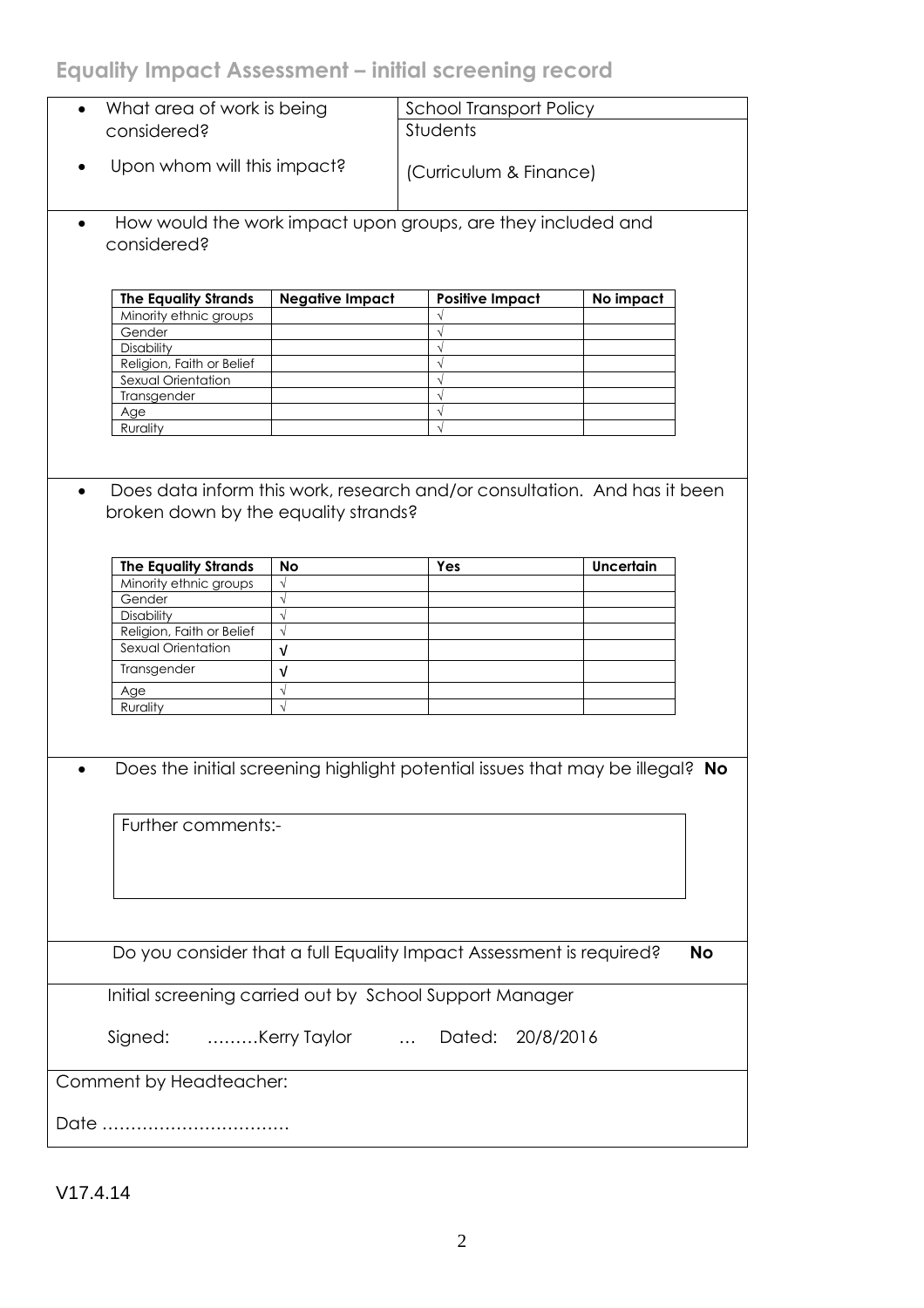# **HOME TO SCHOOL TRANSPORT ENTITLEMENT POLICY FOR CHILDREN ATTENDING MAINSTREAM SCHOOL**

# **CONTENTS**

- 1. Guidelines for Entitlement/Non Entitlement to Transport
- 1.1 Children of Statutory School Age
- 1.2 Children of Non-statutory School Age (including Post 16)
- 1.3 Concessionary Transport
- 1.4 Out of School Activities/Work Experience
- 1.5 Examples of When Transport Support Would Not Be Provided
- 1.6 Points of Clarification
- 2. Transport Arrangements
- 2.1 Methods of Transport
- 2.2 Journey Times
- 2.3 Pick Up/Drop Off Points
- 2.4 Accompanied Children
- 2.5 Personal Luggage
- 3. Advice on Health, Safety and Behaviour on Vehicles
- 3.1 Advice for Parents
- 2.1 Advice for Children
- 4. Transport Provision Relating to Reorganisations and Other Admissions Related Protocols
- 4.1 School Reorganisations/Catchment Area Changes
- 4.2 Children in Care
- 4.3 (In Year) Fair Access
- 4.4 Traveller Children
- 5. Complaints and Appeals Procedures
- 5.1 Complaints
- 5.2 Transport Appeals

# Appendix

Important information for parents and carers for students attending Compass Learning Centre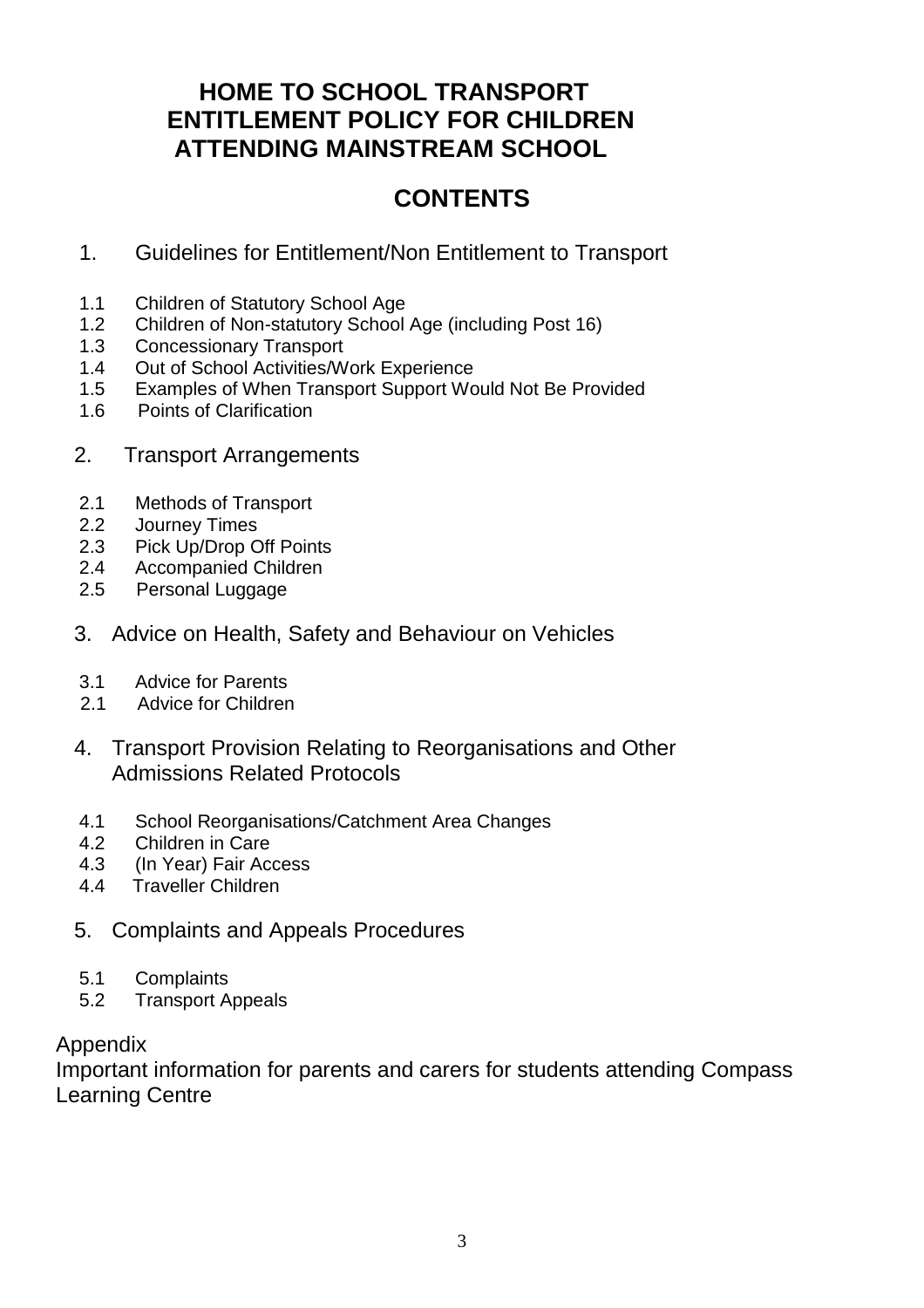# 1. Guidelines for Entitlement/Non Entitlement to Transport

# 1.1 Children of Statutory School Age

- 1.1.1 The Education & Inspections Act 2006 (Section 508B) requires local authorities to ensure that suitable travel arrangements for "eligible children" in their area are made to facilitate their attendance at "qualifying schools".
- 1.1.2 The terms "eligible children" and "qualifying schools" relate to the age of the child, the school which the child attends (including cross border schools) and the distance between the child's home address and the school measured by the shortest available walking route (which may include rights of way). Walking routes are from where the property meets the adopted road to the nearest available entrance to school grounds as measured using the Dorset GIS system. This GIS system measures the distance from home to school according to the shortest available walking routes available. The term "parent" relates to any person responsible for the child. Transport entitlement (free provision) is provided to the end of the respective educational year in the following cases:
	- (i) if the child is in Reception Year to Year 4 (aged between  $4 \& 9$ ) and lives two miles or more from the catchment area or nearest school;
	- (ii) if the child is in Year 5 to Year 11 (aged between 9 & 16) and lives three miles or more from the catchment area or nearest school.

## 1.1.3 **Catchment/nearest school or '***nearest suitable school with places available considering efficient use of resources'.*

Your postal address will define your catchment school. If another school is the 'nearest', this may also qualify for transport entitlement. These schools may be Community, Voluntary Controlled, Voluntary Aided, Foundation/Trust, Academy or a Free School. If you are applying to a school on denominational grounds, you should refer to section 1.1.15 of this policy.

Entitled transport is currently provided to the nearest or catchment area school where the child meets the qualifying criteria. Whilst these agreed areas remain unaltered, schools will continue to have entitled transport provided by the LA. However, if any school\* (including where this affects a relevant pyramid or network area) chooses to alter their catchment area or admissions policy, they will need to consult on their arrangements with the LA, as the LA is only legally required to provide transport to the nearest appropriate school. If schools change their arrangements, it will be their responsibility to inform parents.

\*This refers to all types of schooling including maintained schools, voluntary controlled (VC), voluntary aided (VA), trusts, academies and free schools.

If the catchment and nearest school do not have places available you may be offered transport to the 'nearest suitable school with places available considering efficient use of resources' – this will be decided by identifying the transport options, routes and timings (see section 1.6.6). You will need to contact the admissions team to find out which school in the area would qualify under this category.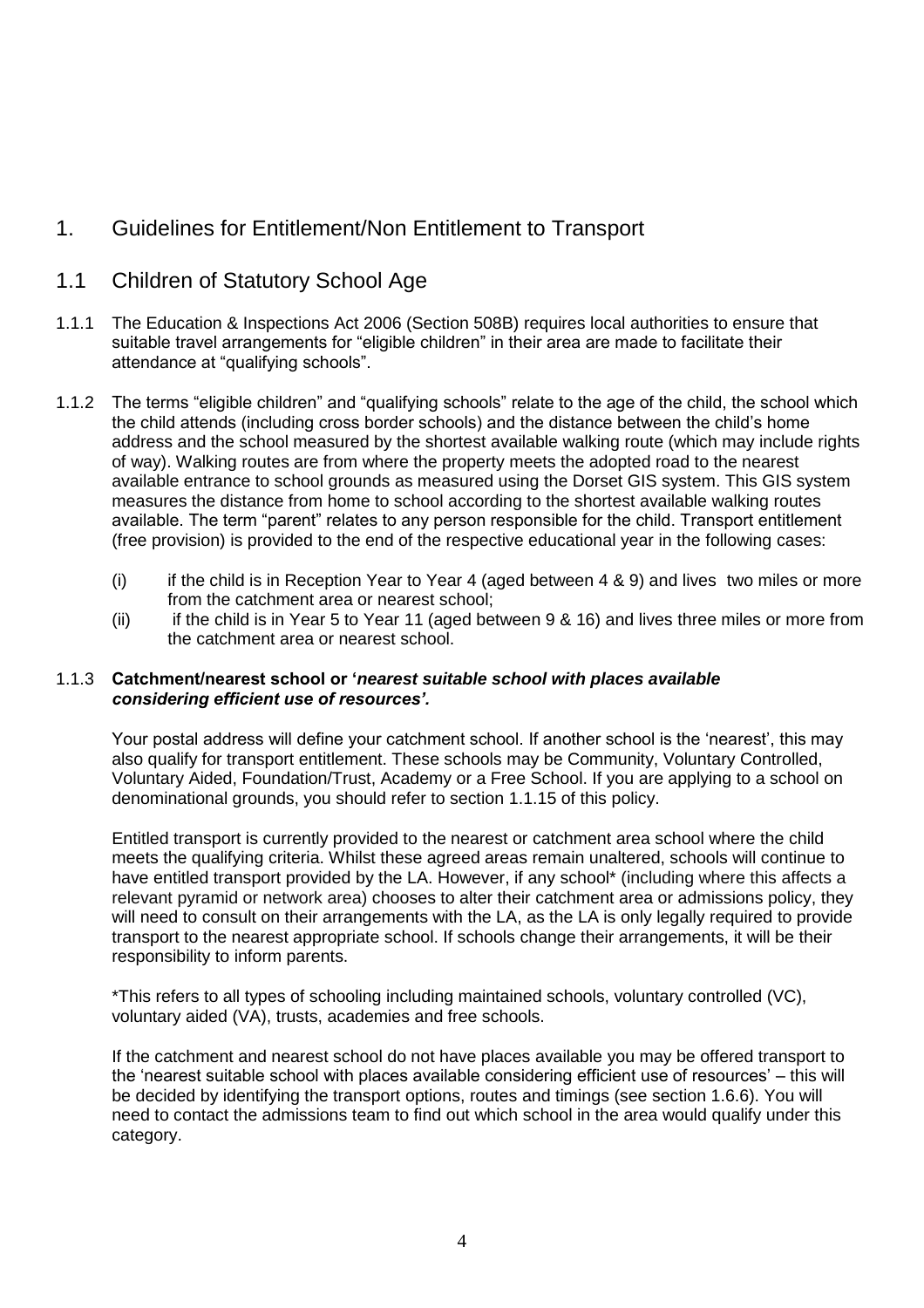- 1.1.4 Additional criteria apply to children from low income families*.* If families are in receipt of *Maximum Working Tax Credit, or the child is entitled to Free School Meals, transport entitlement will be* provided;
	- $\bullet$  in the case of children in Year 5 and 6 (aged  $9 11$ ) to their catchment area or nearest school where the distance between home and the school is more than two miles (shortest available walking route),
	- in the case of children in Year 7 to Year 11 (aged 11 -16) -to one of their three nearest qualifying schools (which includes schools in neighbouring authorities) with places available at the time of the original application by the parent, where the distance between home and the school is more than two miles (shortest available walking route) and less than six miles (shortest available driven route).
- 1.1.5 Children who are for any reason being educated outside their normal year group will have their transport entitlement assessed according to the year group which they are in.
- 1.1.6 Parents and guardians will only be sent a pass when they have confirmed that they wish to accept the transport provision offered. Those parents and guardians who do not take up the offer of a pass at the beginning of the academic year, may still apply, at any time, for a pass if their personal circumstances change. In some instances, the most appropriate transport may be a public bus route for which a season ticket will be provided. In some instances it may be more cost effective for parents to buy the ticket direct from the bus operator. Where this is the case, parents will be asked to purchase the ticket and a refund will be provided. Dorset Passenger Transport will endeavour to give the refund as soon as possible and no later than 30 September.

## 1.1.7 **Parental Preference:**

If a child is attending a school on "parental preference" grounds i.e. the school applied for is not the catchment/nearest school (or one of the three nearest eligible schools in the case of 1.1.4 above) there is no duty for the Local Authority (LA) to provide transport and the families are responsible for their own arrangements.

#### 1.1.8 **Year Group Full Transport:**

If families apply **'on time'** for the Normal Year of Entry to a School for their catchment/nearest school and are refused due to oversubscription (referred to as 'year group full') transport entitlement may be provided to the nearest suitable school with places available considering efficient use of resources subject to the age/distance criteria set out in paragraph 1.1.2. A school would only be considered unsuitable if there was a physical reason that the child could not attend. Reasons for this include a boy attending a girl's school, secondary aged child attending a primary school or a private school to which we do not provide transport.

Transport provision, for the normal year of entry due to late applications (where the application could have been made on time) will be the responsibility of the parent.

A child who has attended an alternative school **nominated by the LA** (due to year group full or other such reason) will only be entitled to continued transport support at age of transfer to that pyramid's receiver school if the child's catchment area school does not operate the same age of transfer or they would not have been able to offer a place.

The LA has a duty to offer an alternative school place if unable to offer a preferred/catchment or nearest school. Transport will not be provided to the alternative Dorset school if there is a closer school in a neighbouring authority which is under the qualifying distance. In this case parents will be informed of the space/s available in closer neighbouring school(s).

If one child in a family is eligible for transport entitlement to a specific school, other than the catchment/nearest, and remains on roll, transport support will normally be provided for all other children from the same family unit to attend that same school (until the standard age of transfer or a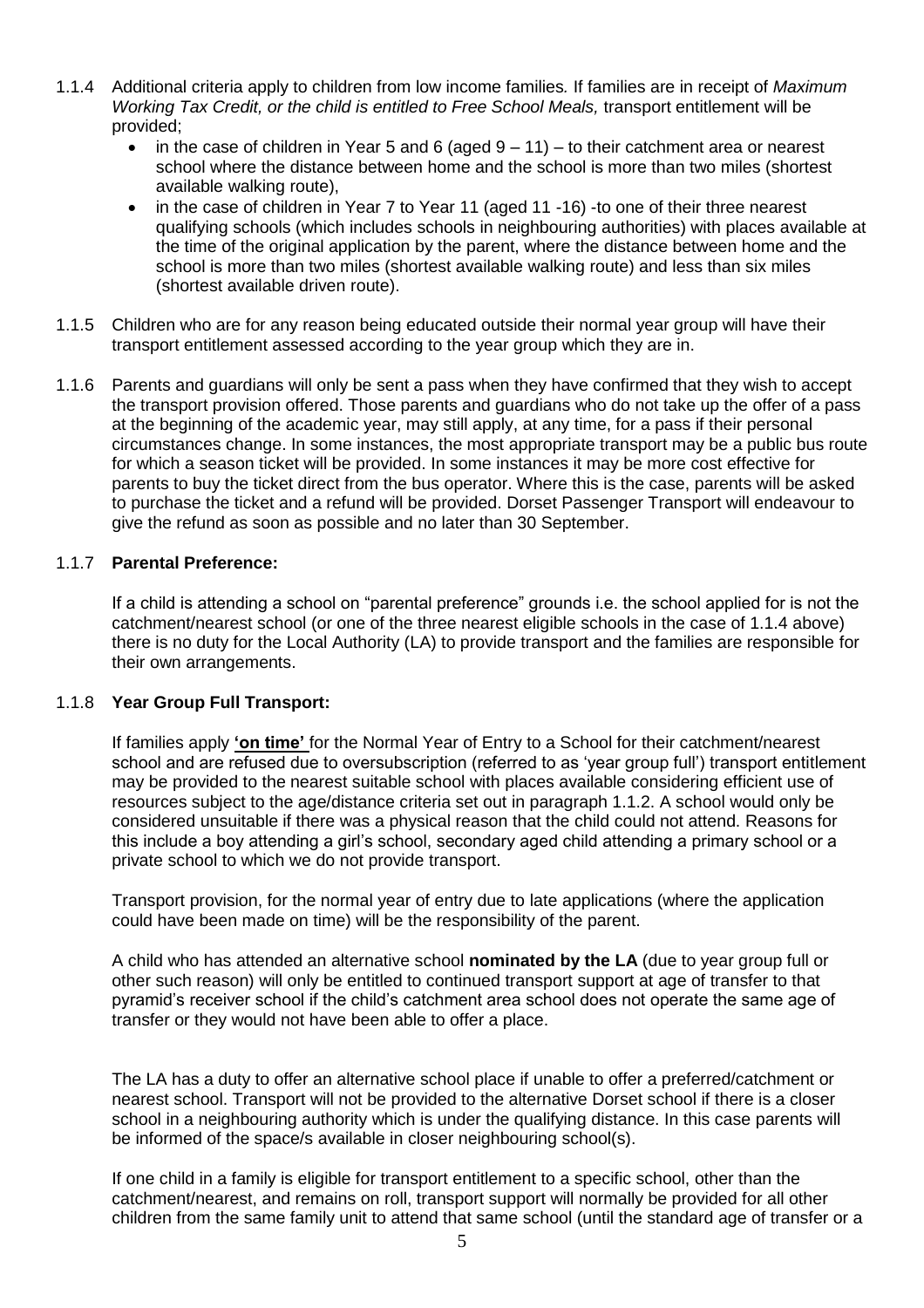change in circumstance). Transport arrangements for Statemented children are assessed in line with the SEN policy. Therefore there is no guarantee that siblings of a Statemented child will be entitled to transport. Applications need to be submitted to the SEN team and transport for a Statemented pupil's siblings will not automatically continue after the transport requirements for the Statemented pupil cease. This also applies if the transport does not run due to illness of the Statemented child.

#### 1.1.9 **Moving House:**

Parents are advised to check availability of school places before moving house, as there are no guarantees places will be available at the new catchment or nearest school. Unless nearer schools do not have places available in the relevant year group, any request for a child to remain at the existing school upon a house move will be considered as parental preference and, therefore, families will be responsible for making their own transport arrangements.

Transport support provided on exceptional grounds will normally cease if a family move to an area served by a school with places available in the relevant year group.

The LA will not provide transport support for children who have been displaced from their home because of family related issues (e.g. family disagreements).

#### 1.1.10 **Temporary Housing:**

Occasionally, families have to move involuntarily from their established home address to alternative accommodation on a temporary basis. Transport support to a child's existing school may be considered for a maximum period of two school terms when a family has had to be temporarily rehoused.

Agreement to transport support will depend upon the location of the temporary housing, the age/distance criteria, the basis of the original application (i.e. was the place secured on in-area or parental preference grounds), the cost of transport and satisfactory reasons for the loss of the registered accommodation. Transport support from the temporary address will cease at the end of the two school terms period (unless the cost of providing transport support to an alternative school is greater) or upon a return to the original property or permanent re-housing, whichever comes first.

The Authority will not provide transport support to those families whose main residence is located in another authority's area but who have to move to a Dorset based location on a temporary basis (it is assumed that the 'home' authority will meet transport support needs if proven).

## 1.1.11 **Changing School for other reasons:**

Applications for transport support following a parents' decision to change schools (whether or not the decision is supported/encouraged by the existing or receiving school) will not be approved unless the school they transfer to is the catchment/nearest school and/or all avenues of support at the current school have been pursued and the move is supported by the Children out of School Service or Education Social Work Attendance Service or other professional where the request for support may be considered.

#### 1.1.12 **Year 11:**

If a family moves house when a child is in Year 11, transport support may be provided if it is sought to enable the child to remain at the existing school, if the following circumstances apply;

 The existing school remains the catchment area/nearest (subject to age/distance criteria) or the most appropriate alternative school with places available;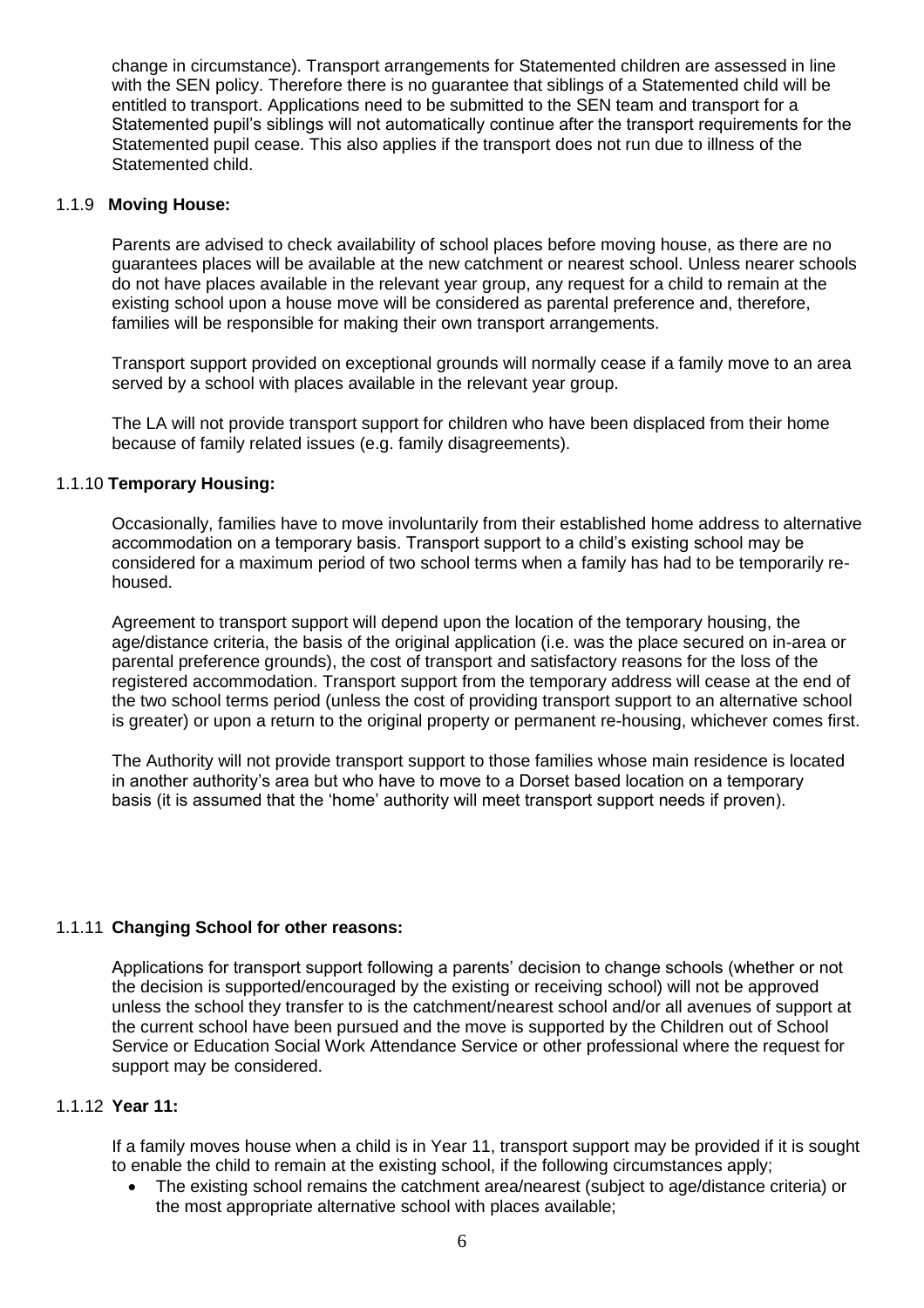Where exceptional circumstances apply, unavoidable reasons for move or the school(s) that serves the area where the new property is located is/are inappropriate.

## 1.1.13 **Transport Issues Relating to Special Education Needs, Disability & Medical Needs**

A child who attends their catchment, 'nearest suitable' or LA identified alternative school and is not entitled to transport support, but has a temporary/short-term medical condition which restricts access to and from school, may be granted transport support until the medical condition ceases to be a problem. Supporting evidence from the appropriate Health professional will always be necessary including identifying time scales. Family circumstances will also be taken into account, however an employment commitment is not in itself a reason to approve transport support. If a child is attending school on parental preference grounds, transport support will not be provided.

A child who has Special Educational Needs (but does not have a full Statement) may be granted short term or long term transport support if they are unable (physically or safely) to walk or cycle to school accompanied by an adult. *(It is the parents responsibility to ensure a suitable adult is available to accompany the child. However, if the child is registered as a 'young carer' or a parent is registered as disabled, this will be taken into consideration).* 

Supporting evidence from the school (and health professionals for medical/disability) must be provided. The decision will be made based on advice from the SEN team having reviewed the evidence provided. Transport provision in very limited circumstances may operate to suit a reduced timetable and professional advice and evidence would be needed to support this.

*N.B. Children with a Statement of Special Education Needs are advised of transport support and criteria through the Directorate's SEN Team who liaise directly with Dorset Passenger Transport.* 

#### 1.1.14 **Young Carers:**

Children who are registered carers and who receive transport support may be considered for alternative methods of transport if the normal arrangements require the child to be away from home for an unreasonable length of time. (Support from Young Carers Association and health care professionals would be required.)

#### 1.1.15 **Exceptional Circumstances**:

There may be exceptions to the general criteria set out above and these are considered on a case by case basis.

If a family has been identified by a Locality Team as requiring transport support in order to support their needs, it must be confirmed via the Locality Manager to the Admissions team identifying the reasons and any relevant time scale. Where a place could be offered in the catchment or a nearer school and there would be no cost, the alternative transport should only be considered on a temporary basis for a maximum of a year. In all cases there will be at least termly reviews.

Transport support may be considered where a temporary, part time timetable is agreed due to medical needs or reintegration programme. Evidence and the views of professionals would be required to support such cases.

## 1.1.16 **Transport provided on Religious or Belief Grounds**

It is important to note that a parent will need to satisfy the LA of the genuine nature of the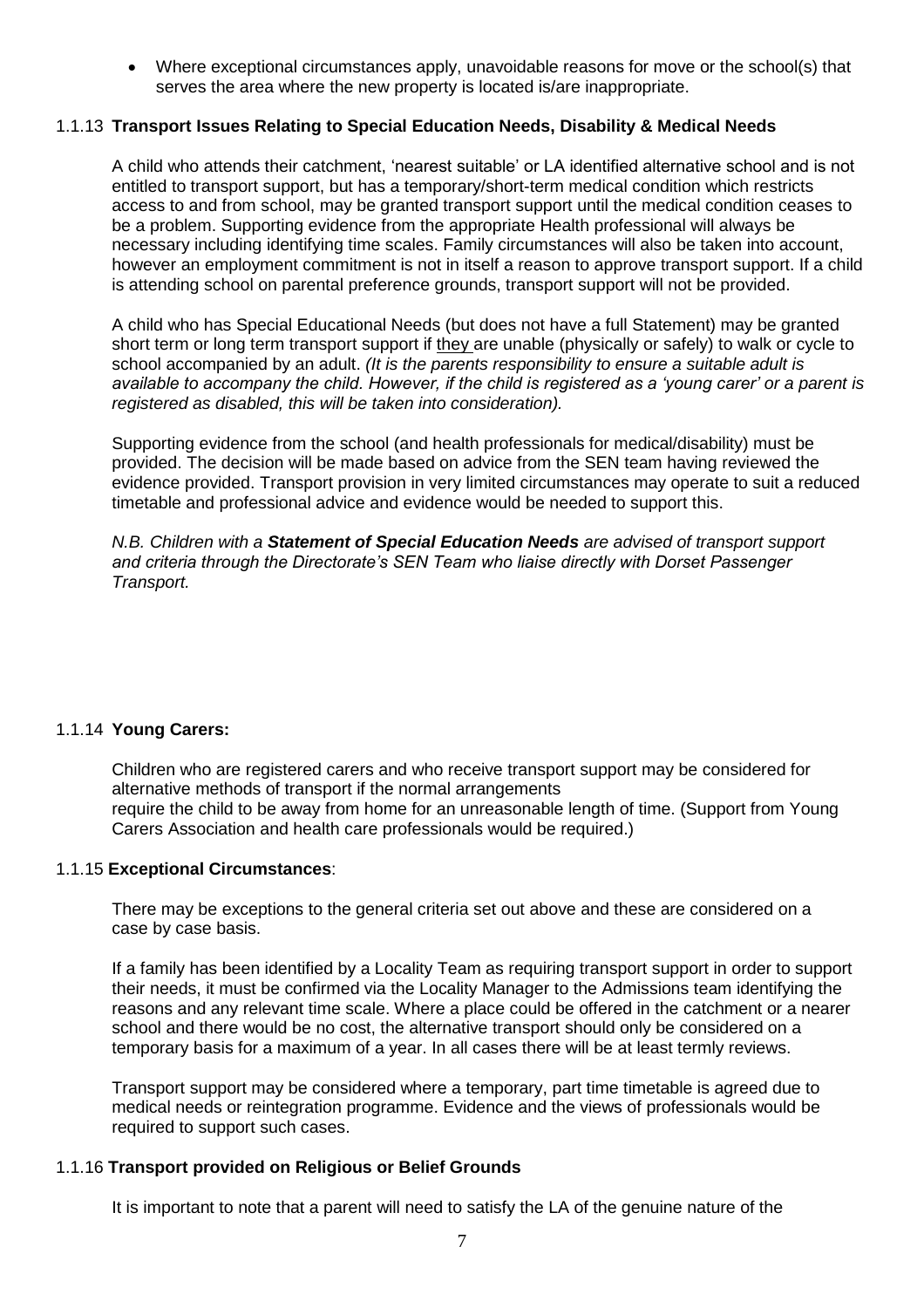religious and or/philosophical belief. Providing evidence of any religion or belief lies with the child's parent/parents.

Examples of acceptable evidence are:

- a) The provision of baptismal certificate
- b) A statement of atheism
- c) A statement of adherence to a particular faith
- d.) A letter of support from a priest or equivalent religious leader stating that the child belongs to a particular congregation.

Normally two pieces of evidence will be required. Evidence may be checked with the school.

## **(a) Primary**

If a child is admitted to the nearest denominational school in accordance with that school's denominational/religious admissions category(ies) families can apply for transport. This means that any seat made available will be at the same cost and arrangements as concessionary transport. (Refer to section 1.3)

Children, who meet the following criteria and whose families are in receipt of *Maximum Working Tax Credit, or the child is entitled to Free School Meals* are entitled to free transport to the nearest denominational school, provided the shortest available walking distance from home to school is between:

• 2 and 5 miles for children in Reception to Year 6 (aged 4 -11)

## **(b) Secondary Year 7 – Year 11 (Aged 11 – 16)**

If a child is admitted to the nearest denominational school in accordance with that school's denominational/religious admissions category, families can apply for transport provided the shortest available walking distance from home to the

school is between 3 miles shortest available walking route and 10 miles shortest available driven route. This will be at the same cost and arrangements as concessionary transport. (Refer to section 1.3)

Children, whose families are in receipt of Maximum Working Tax Credit, or the child is entitled to Free School Meals are entitled to free transport to the nearest denominational school, if the distance is between:

• 2 miles shortest available walking route and 15 miles shortest available driven route.

Parents and guardians will only be sent a denominational pass when they have confirmed that they wish to accept the transport provision offered. Those parents and guardians who do not take up the offer of a pass at the beginning of the academic year, may still apply at any time for a pass, if their personal circumstances change.

It is important to note that the LA will take into account the financial consequences of any applications for assistance on religious or belief grounds. The setting up of new coach services or taxi routes or specifically continuing them when they could be discontinued in order to accommodate new travellers would normally fall within the definition of 'unreasonable public expenditure'. However, where there are spare seats on already existing home to school transport routes, the LA will be able to consider applications for places under the concessionary travel arrangements. Any concessionary transport applications on religion or belief grounds which would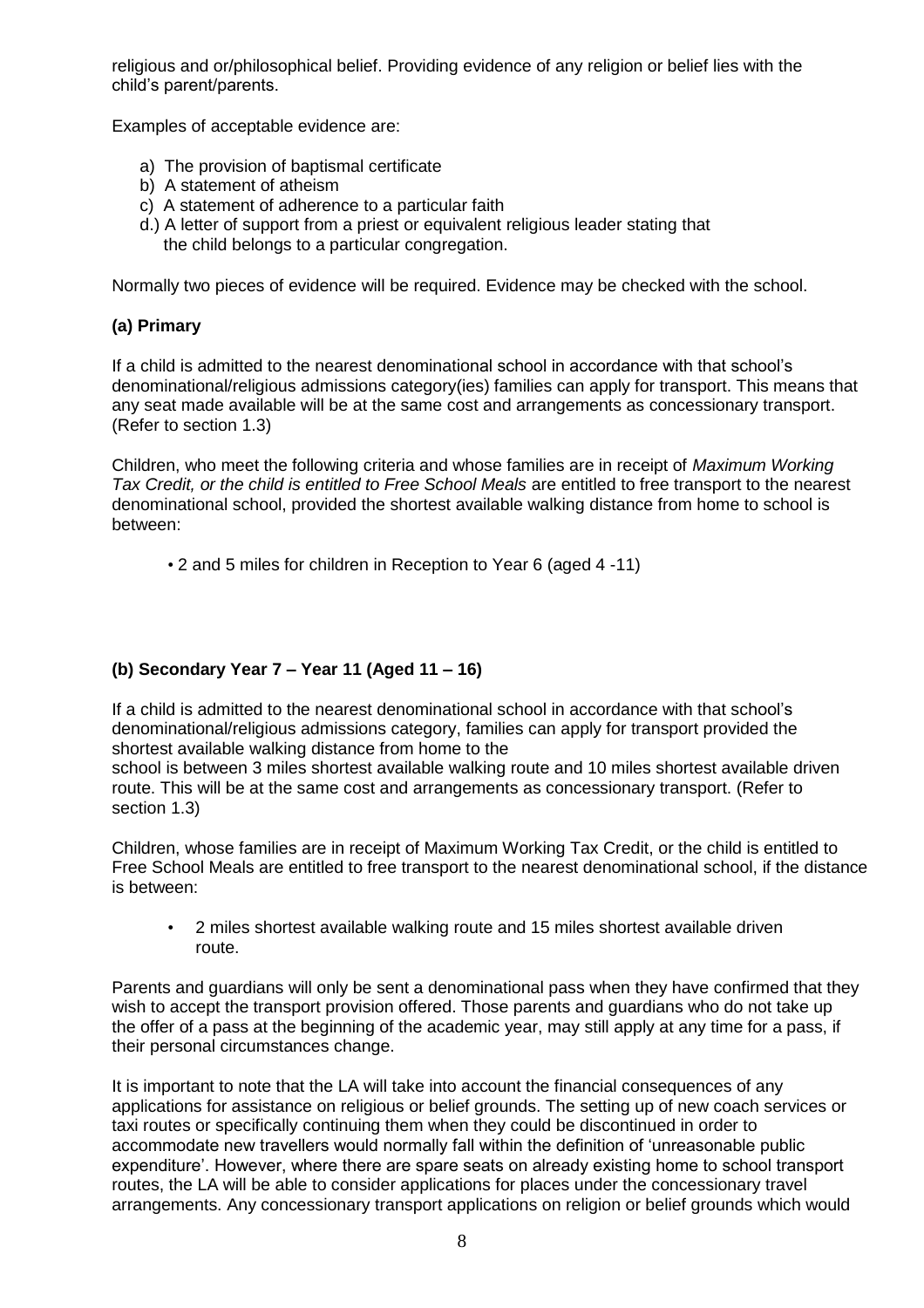result in 'unreasonable public expenditure' will be refused.

# **1.2 Children of Non-Statutory School Age (including Post 16)**

## 1.2.1 **Transport for Children attending Pre-School Settings**

Transport is not provided for children attending pre-school settings, nurseries, playgroups etc. It is the responsibility of families to make their own transport arrangements. However, if places are available on school transport vehicles, families can apply through the concessionary scheme for a seat.

## 1.2.2 **Post 16 Transport Provision**

Please refer to the Dorset Post-16 Transport Policy September 2014 – August 2015.

## 1.3 Concessionary Transport

- 1.3.1 Spare seats that are available on any of the County Council's (LA) contract routes (excluding most local public services) can be used by children who are not entitled to free transport. An annual charge is levied which will apply to all concessionary users irrespective of whether they have siblings already using a concessionary seat. Presently the concessionary fare is £460 (this is subject to annual review). Payment is required in instalments.
- 1.3.2 Concessionary seats are allocated under the following terms and conditions:
- 1 The concessionary transport scheme is only applicable on Dorset County Council contract vehicles where spare spaces are available. This scheme does not apply to public service routes.
- 2. Seats may be withdrawn at short notice under the following circumstances:
	- a. Seats are required for children who are entitled to free transport (proportional refund will be given).
	- b. If re-tendering or re-planning reduces the number of concessionary seats.
	- c. If payment is not received or parents fail to meet their direct debit payments the pass will be withdrawn and any future passes will only be issued if payment is received in full in advance.
	- d. If the behaviour of the ticket holder affects the safety of the vehicle and/or its passengers.
	- e. If the transport policy is changed.
	- f. If the route ceases to be required for the conveyance of entitled passengers.
	- g. Where passes are not being used (or are being abused) DPT reserves the right to withdraw the pass and offer the seat to another concessionary passenger.
- 3. The bus or taxi may only stop at listed pickups, details of which can be obtained from the Dorset Passenger Transport office. Requests for a new stop must be made in writing to Dorset Passenger Transport. No diversion of route can be made for a concessionary passenger.
- 4. Applications are only necessary for those applying for a concessionary seat for the first time.
- 5. Existing concessionary travellers will be contacted to check whether their circumstances have changed and whether a seat is still required for the following academic year.
- 6. If no entitled pupils require the transport (e.g. staff training days or other school closures), the bus will not run.
- 7. Please do not attempt to travel unless authorised to do so.
- 8. The fee for all concessionary transport is £450 per year irrespective of use, as partial use (e.g. one way journeys or irregular attendance during study leave) makes the seat unavailable for others.

## 1.3.3 **Priority for concessionary seats:**

New concessionary seats must be applied for by 31 May. The information on the forms will be assessed after which, available seats will be allocated in the following priority: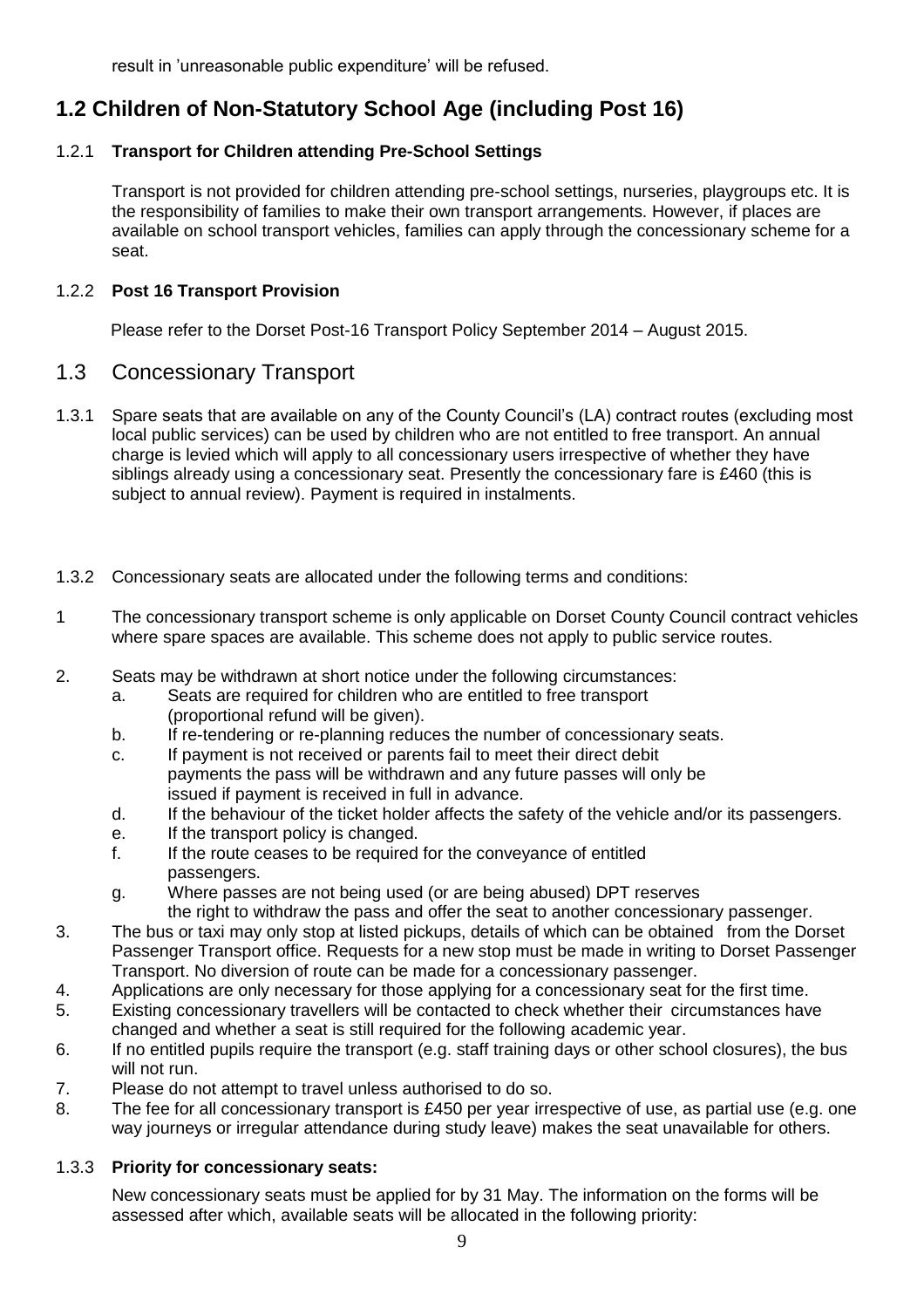- (i) Children and Young People who are in any of the following categories -Special Educational Needs; Registered Disability; medical condition (supporting evidence from the school and/or appropriate Medical Officer will always be necessary); Young Carer; Vulnerable or living with a parent registered as disabled which significantly impacts on their ability to travel to school independently, but do not qualify for 'transport entitlement'.
- (ii) Young People in Year 12 and Year 13 (16 to 18 year olds) who would have previously met the criteria for 'transport entitlement' but no longer qualify solely due to age.
- (iii) Children and Young People who are attending their catchment school or for whom the school is the nearest appropriate school (including 'year group full' placements), but do not qualify for 'transport entitlement'.
- (iv) Children and Young People whose parents applied for the school on 'parental preference' and are in receipt of Maximum Working Tax Credit, or the child is entitled to Free School Meals and so do not qualify for 'transport entitlement'.
- (v) Children and Young People whose parents applied for the school on 'parental preference' and so do not qualify for 'transport entitlement'.

If there are insufficient places within any of the above criteria, those who travel the furthest distance (shortest available walking route) will be given priority

Applications received after 31 May or during the academic year will be offered a seat if available or placed (appropriately ranked) on the waiting list.

# 1.4 Out of School Activities/Work Experience

1.4.1 The LA will provide transport support to/from the allocated school only at the beginning and end of the normal school day. Families are responsible for meeting the transport needs of children involved in work experience programmes and attending before school activities such as breakfast clubs and after school activities, i.e. sports clubs etc. Only where a child is travelling individually may it be possible to alter the transport times and these would need to be made in advance with the agreement of all parties and at no additional cost.

## 1.4.2 **Extended schools**

The LA is not responsible for meeting the transport needs of children attending before school activities such as breakfast clubs and after school activities, i.e. sports clubs etc. Only where a child is travelling individually may it be possible to alter the transport times and these would need to be made in advance with the agreement of all parties and at no additional cost. The school may be able to arrange with the LA to amend transport times/ routes to improve access to before/ after school activities.

## 1.4.3 **Childcare Arrangements**

The LA would provide transport support to/from the allocated school only at the beginning and end of the normal school day to a nominated stop relevant to the home address. If concessionary spaces are available, and a childcare provider is on an established route, children may use school transport to transfer to/from the provider at the beginning/end of the school day by arrangement under the terms of 1.3.3 above.

# 1.5 Examples of When Transport Support Would Not Be Provided:

1.5.1 Not withstanding exceptional circumstances, the following list contains details of cases not referred to above when transport support would not normally be provided and where families would be expected to make their own arrangements;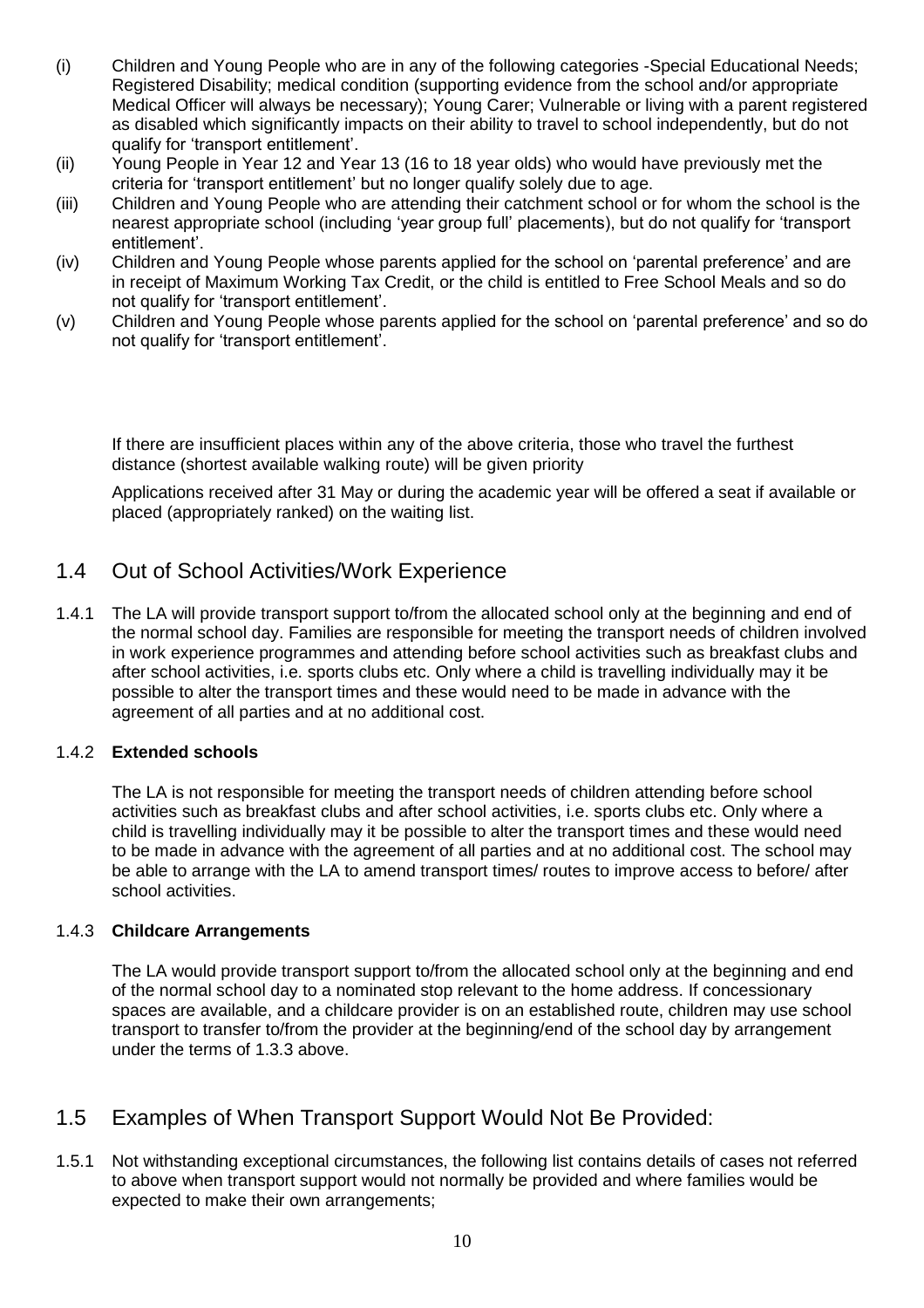- Medical appointments or other approved activities which affect the start or end of and during the school day,
- When a child has missed the contracted transport,
- Transitional/integration placements in schools/colleges,
- Attendance at work experience programmes,
- Temporary/alternative drop off points other than the home address,
- To/from childcare addresses where they are not on an established route,
- To fall in line with childcare arrangements where they are off recognised transport routes,
- When a child is sick or excluded during a school day (arrangements will need to be made between school and family),
- Children withdrawn from school by their family and placed in an alternative education setting,
- Other family members travelling in the same direction,
- To support working arrangements for parents and/or children.

## 1.6 Points of Clarification

- 1.6.1 It is ultimately the responsibility of families to seek out information about schools and transport provision/arrangements. Lack of awareness is not a reason to provide transport support, if the case does meet the criteria identified in this policy.
- 1.6.2 A School place can only be based on one address -the home address (identified by the recipient of Child Benefit). However, where a child has split residency, transport support will be provided from the nominated home address, subject to meeting the criteria for transport support to be provided as identified above. Where this is unclear, disputed, or care is split equally and there is no agreement between the parents, the application considered will be that made by the parent at the address identified on the child's registered General Practitioner (GP) record.
- 1.6.3 The transport arrangements referred to in this policy relate to all children attending mainstream school with the exception of those who have a Statement of SEN. These are administered through the SEN Team.

## 1.6.4 **Decisions made in Error**

Where an application for transport support is approved in error, the LA will withdraw the provision as follows;

- Where the child is in Year  $11 -$  on completion of the academic year,
- Where the transport support has not yet commenced immediately on discovery of the error,
- In all other cases, at the end of the half-term in which the error has been found.

Where possible a concessionary seat could be offered where available in such circumstances where free transport is withdrawn.

## 1.6.5 **Cost**

This policy regularly makes reference to efficient use of resources. Where a child is entitled to transport support then the Authority will meet those requirements. However, having regard to all other factors, the Authority will offer the most cost effective solution on a case by case basis and will not authorise alternative transport provision should the family of an entitled child reject the type of transport support being offered. Dorset Passenger Transport are responsible for the assessment and provision of transport support considering best use of resources. The Authority will not contribute the costs of the approved transport provision to a proposed alternative. If the family have use of a car, they may be offered a fuel allowance. This option will only be considered where there is no opportunity for a cost effective alternative and is currently 13p per mile.

1.6.6 Transport support will only be considered if the cost does not exceed £25 per child per day and other factors covered by this policy have also be taken into account (in exceptional circumstances, this amount may need to be exceeded for example where infant class size legislation must be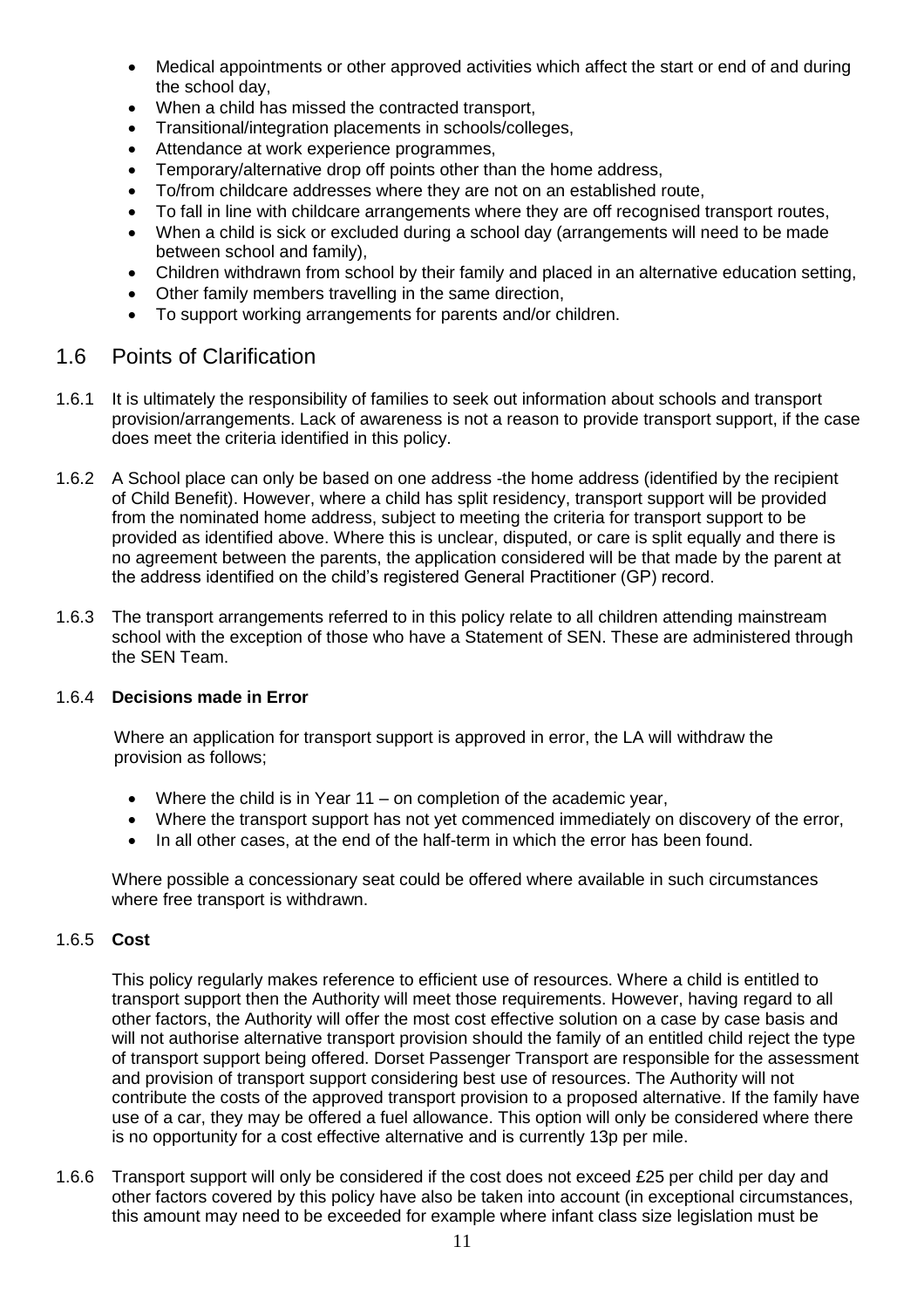considered).

Applicants have the right of appeal against any decision to refuse transport support. This also applies where cost is the only factor which results in a decision to reject transport support.

- 1.6.7 Where a contract vehicle bus pass is provided but lost there will be a charge levied for the administration of replacement of the pass, of £10 for the first loss of the pass followed by payments of £20 for any loss at any time thereafter, subject to regular review. If the pass is provided directly by the bus company charges may differ.
- 1.6.8 Where transport is agreed either through School Admissions, the Transport Committee or on the basis of a Safety Audit, the local authority will be liable for the cost from the date authorisation is confirmed with the parent, the date of the appeal hearing or road safety audit, whichever occurs earliest. Any costs previously incurred by the parent will not be subject to a refund. Families experiencing financial hardship should refer to the Transport Appeal process.

## 1.6.9 **Measurement of Routes**

To ensure consistency all transport is considered using routes measured from the LA Geographical system which and are a final result of the measurement. Other measurements from outside systems will not be considered.

The system follows the shortest, safest, practicable walking route. This is assessed using roads, pavements, footpaths, bridleways as appropriate and from an appropriate point from the home to the nearest approved access to the school. The GIS maps follows information provided by Ordnance Survey and represent the position at the beginning of the Annual admission cycle i.e. September in the year prior to admission. Any footpaths or roads added after this time will not be taken into consideration until the following September. A map showing the route measured can be provided on request.

## 1.6.10 **Safety of the Route between Home and School**

Applicants may submit a request for an audit on the safety of a route between home and school. The criteria ruling all road safety assessments are taken from national guidance. If a route is deemed unsafe for a child to walk accompanied by an adult, that route will be disregarded. A separate policy and procedure is available on the website or telephone Dorset Direct.

## 2. Transport Arrangements

## 2.1 Methods of Transport

- 2.1.1 Upon determination of transport entitlement Dorset Passenger Transport will normally decide which is the most appropriate means of transporting children to and from school. Methods of transport used will be the most cost efficient and could involve:
	- Public Bus Service (local bus networks will be supported where appropriate)
	- Contract Bus/County Council Fleet
	- Mini Bus
	- Taxi
	- **Train**
	- Vehicle used by other County Council directorates
	- Fuel contribution, if it is shown to be a cost effective solution (Families should be prepared to use their own vehicle where there are no suitable or appropriate alternative arrangements in place). The rate paid to families, is for the shortest available driven route only (13p per mile x return journey/s).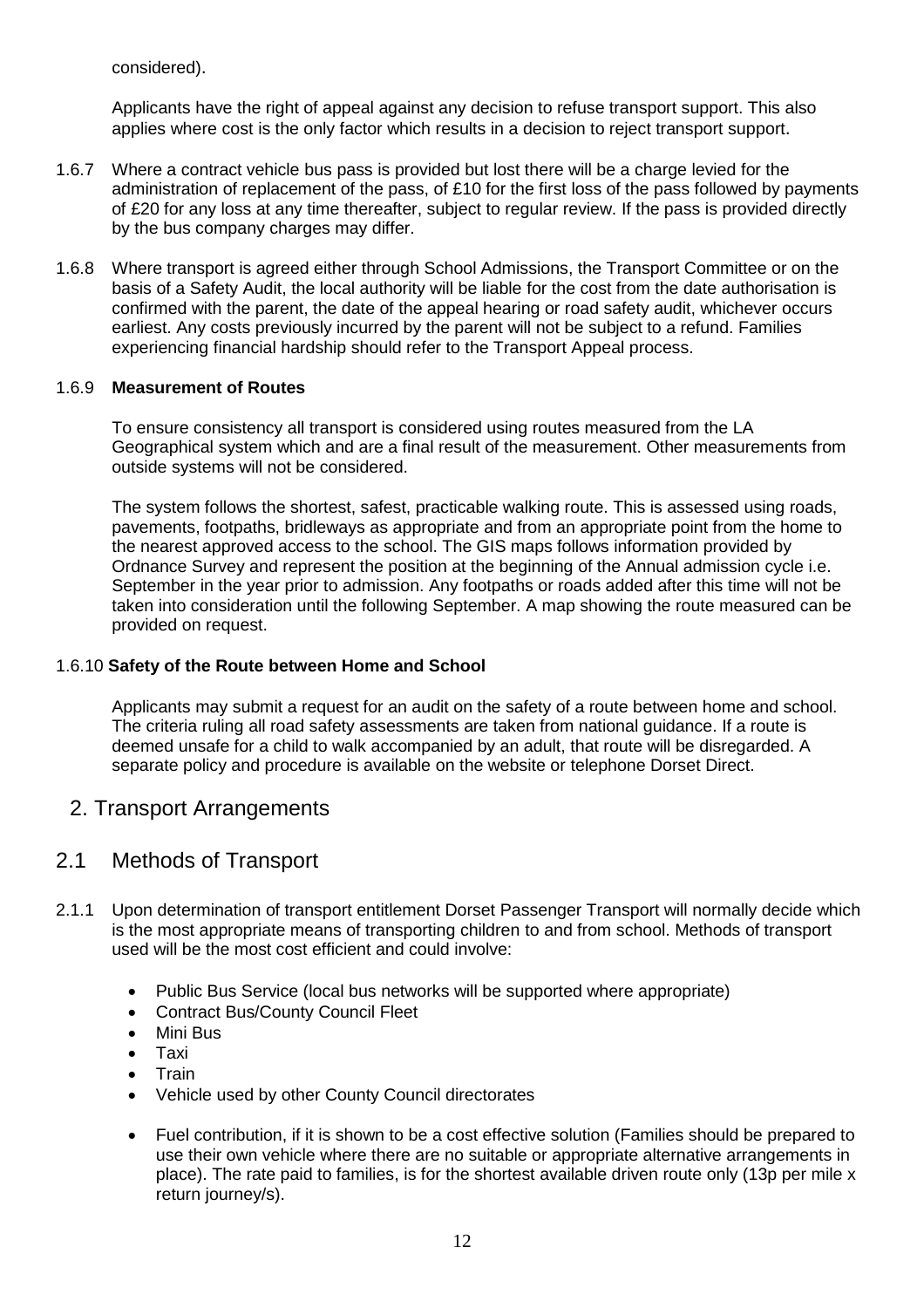2.1.2 Whilst Dorset Passenger Transport endeavour to ensure continuity for the children they cannot guarantee that the same driver will remain on the vehicle for the duration of a particular child's need for transport.

# 2.2 Journey Times

- 2.2.1a The maximum journey times from 'gate to gate' for travelling to and from school following Government Guidelines are as follows;
	- The maximum each way length of journey for a child of primary school age is 45 minutes
	- The maximum each way length of journey for a child of secondary school age is 75 minutes

N.B. The length of journey does not include walking to the 'stop'. 'Gate to gate' represents where the property meets public paths and roads. For those families living on islands in Poole Harbour, this will be an appropriate point on the mainland.

2.2.1b Most schools have staff on duty to receive/hand over children 10-15 minutes before and after the school day and it is expected that school transport will arrive/depart within that time frame. Where this is not possible special arrangements will need to be made. It is recommended that children arrive at their stop 10 minutes before the departure time.

# 2.3 Pickup and Drop off Points

- 2.3.1 Every effort is made for children to be collected and dropped at a point close to their home. However, some pupils may have to walk a reasonable distance to and from their home/school to meet the vehicle. Where this is not possible the LA may arrange transport to and from the pickup/drop off points if;
	- A primary aged  $(4 11)$  child lives more than 0.75 miles from the nearest point,
	- A secondary aged  $(11 16)$  child lives more than 1 mile from the nearest point.
- 2.3.2 Parents and children are responsible for being at the pick up point in good time to access the service.
- 2.3.3 Parents are responsible for their children's safety in getting to and from the notified pick up/drop off points (including awaiting or leaving transport) or to and from the vehicle, if they are picked up at home. Younger children should be accompanied and parents must ensure that they carry their bus passes (if applicable).

# 2.4 Accompanied Children

2.4.1 Bus Passes may be made available for adults who wish to accompany their children to and from school on local public bus services. This applies only to primary aged children, i.e. up to the end of Year 6. Bus Passes are not made available for adults who want to accompany secondary age children to school. Transport support is not available for adults if their children (of any age) use LA contract vehicles (Bus/Taxi).

# 2.5 Personal Luggage

- 2.5.1 Dependent on the capacity of the vehicle it may not be possible to carry large amounts of personal luggage for individuals. The driver reserves the right to refuse to carry excessive luggage or personal belongings.
- 3. Advice on Health, Safety and Behaviour on Vehicles
- 3.1 Advice for Parents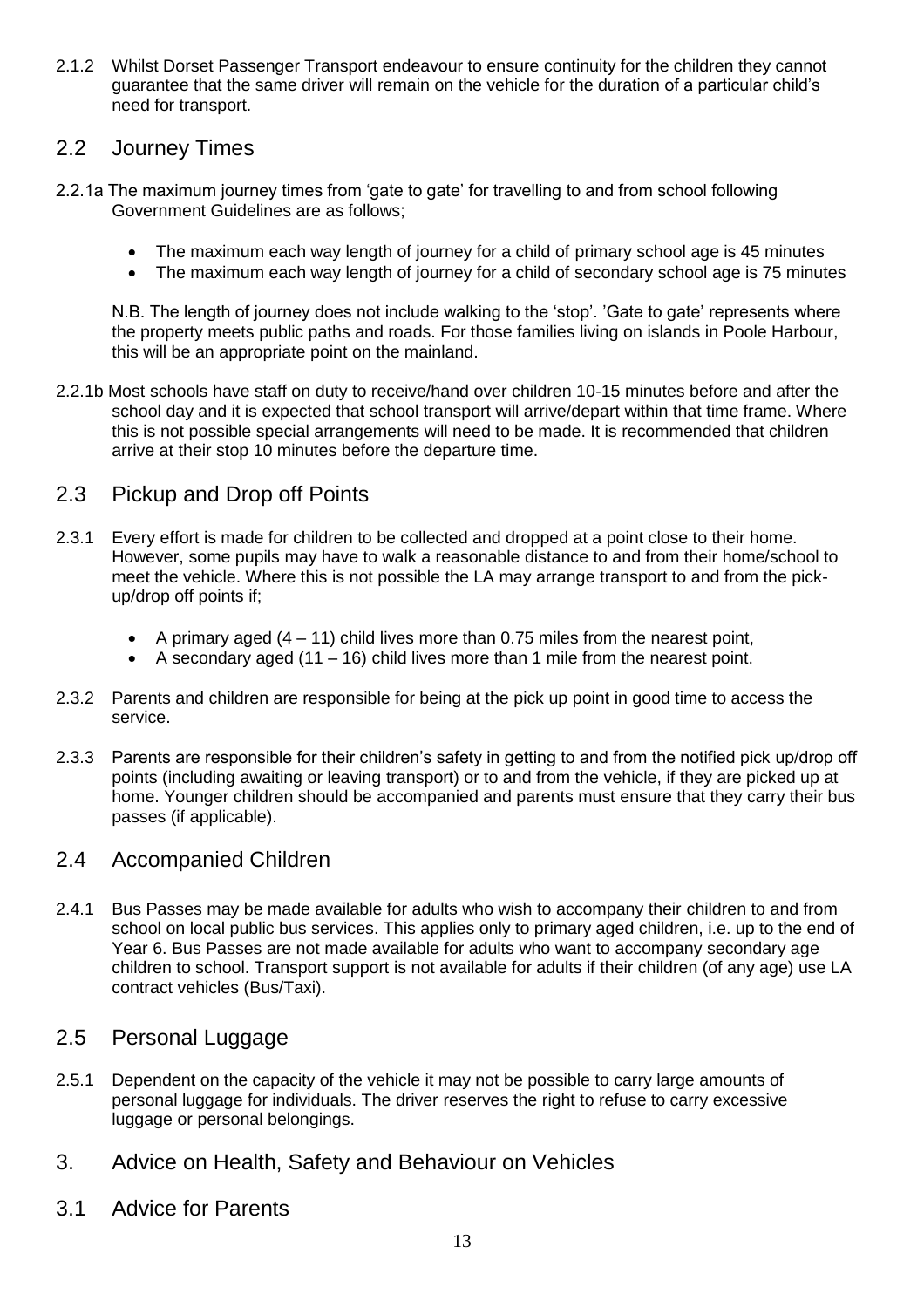## 3.1.1 **Safety Belts**

Seatbelts should be worn where provided. However, the final decision on whether or not to wear a seatbelt is the responsibility of the parent.

#### 3.1.2 **Behaviour**

Schools have a key role in ensuring that pupils behave in an acceptable manner whilst travelling to and from school on transport arranged and organised by the LA. Unacceptable behaviour by pupils whilst travelling should be dealt with initially by the school as part of their discipline policy.

- 3.1.3 Families and schools are expected to take whatever steps are necessary to ensure appropriate behaviour on LA provided transport and to take necessary action when incidents of unacceptable behaviour are reported and that endangers others will not be tolerated. Parents will be responsible for the cost of any wilful damage to the vehicle or property of other passengers caused by their child.
- 3.1.5 Schools have a legal right to impose reasonable sanctions if a pupil misbehaves and incidents of serious or persistent indiscipline can lead to transport support being suspended. Parents will be informed in writing of any such incidents by the Dorset Passenger Transport outlining any action to be taken. In such cases it will be the responsibility of parents to ensure that their child attends school.

## 3.1.6 **Medication**

The LA will not normally be responsible for administering medication to children whilst using LA arranged transport to and from school. However, should a specific medical need arise, support would be sought from the SEN team.

#### 3.1.7 **Passenger Assistants**

Passenger Assistants are not provided on transport for mainstream schools. However, if a nonstatemented child has a significant medical or special educational need a transport request may be submitted. The SEN Team will consider information from the school and the appropriate health professionals and recommend whether or not a passenger assistant should be provided.

## 3.2 Advice for Children

- 3.2.1 All students should behave in a way that is respectful of other transport users.
- 3.2.2 Students must not play at the bus stop, go near the bus wheels, go near the bus until it stops, cross the road in front of the bus or eat or drink on the bus. When children are on the bus they should always stay in their seat with the seat belt on (if provided). Students must not distract the driver.
- 3.2.3 Children must not wilfully damage or abuse the vehicle in any way. If this happens, parents will be sent the bill for the repairs.
- 3.2.4 Children who misbehave on the bus can be disciplined by the school or reported to the LA and can be banned from using the bus.
- 4. Transport Provision Relating to Reorganisations and Other Admissions Related Protocols
- 4.1 School Reorganisations/Catchment Area Changes
- 4.1.1 Area or individual school reorganisations may involve displacing children from one school or site to another. In such circumstances, transport entitlement for children whose education has been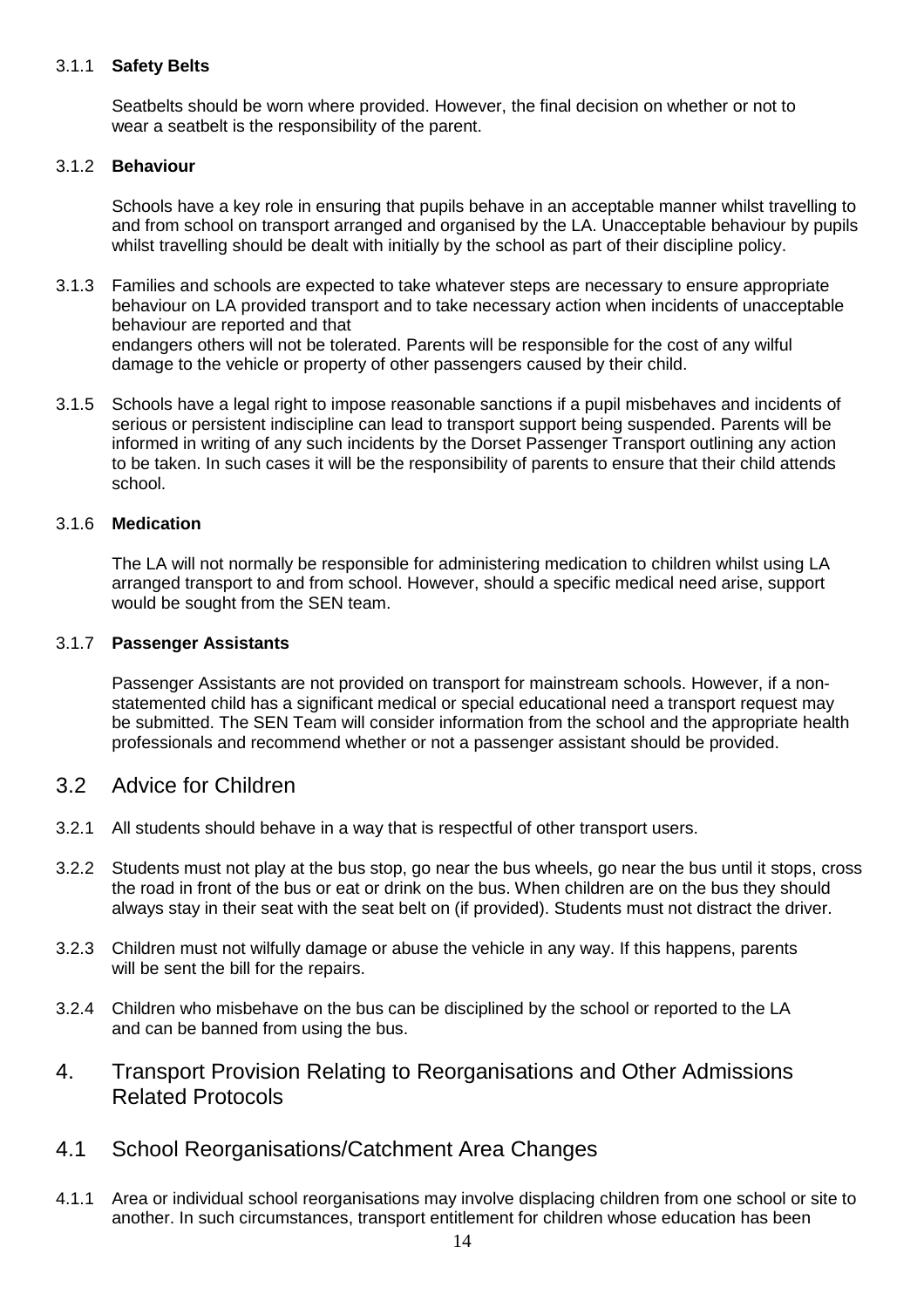disrupted will be continued or introduced for a period of three years after the date of implementation. In addition, the minimum distance at which transport entitlement will be provided will be determined on a case by case basis by the Director of Children's Services after consultation with the Cabinet Member for Children's Services.

4.1.2 On occasion the LA may decide to change a school's catchment area. As a result families may find that the area in which they live is served by a different school. In such cases children who attend the 'previous' catchment area school and receive transport support will continue to receive that support to that school for a period of up to six years following the date of implementation.

# 4.2 Children in Care

- 4.2.1 Admission authorities are required to give Children in Care (CinC) the highest priority and agree which school best meets the child's needs and also act in the best interests of the child. In accordance with the normal admission allocations process, transport entitlement arrangements for CinC will be the same as for all other children.
- 4.2.2 Transport support for in year applications will be considered in accordance with the following principles;
	- Successful applications for catchment/nearest/parental preference schools will reflect the arrangements that apply to all other children,
	- Where a school admits on the recommendation of the Child in Care (Looked After Children) Education Manager (subject to the age/distance criteria) irrespective of the location of and space availability at other schools.

# 4.3 (In Year) Fair Access

- 4.3.1 Transport support for applications considered under the LA's (In Year) Fair Access protocol will be considered in accordance with the following principles;
	- Successful applications for catchment/nearest/parental preference schools will reflect the arrangements that apply to all other children,
	- Where a place is allocated by the panel for an alternative (to the applicants preferred/catchment/nearest) school, transport support may be provided (subject to the age/distance criteria) irrespective of the location of and space availability at other schools.

# 4.4 Traveller Children

4.4.1 In recognition of the need for greater stability and consistency in the provision of education for traveller children, transport support will be provided in accordance with a separate Traveller Transport Protocol.

# 5. Complaints and Appeals Procedures

# 5.1 Complaints

The School Admissions Team will provide information relating to queries and complaints about transport entitlement. Dorset Passenger Transport will provide information relating to queries and complaints about the method of transport, vehicles, contractors, drivers, bus passes, costs/charges, behaviour and safety. Both are contactable through Dorset Direct.

# 5.2 Transport Appeals

Due to exceptional circumstances, it may be necessary to consider a case on its individual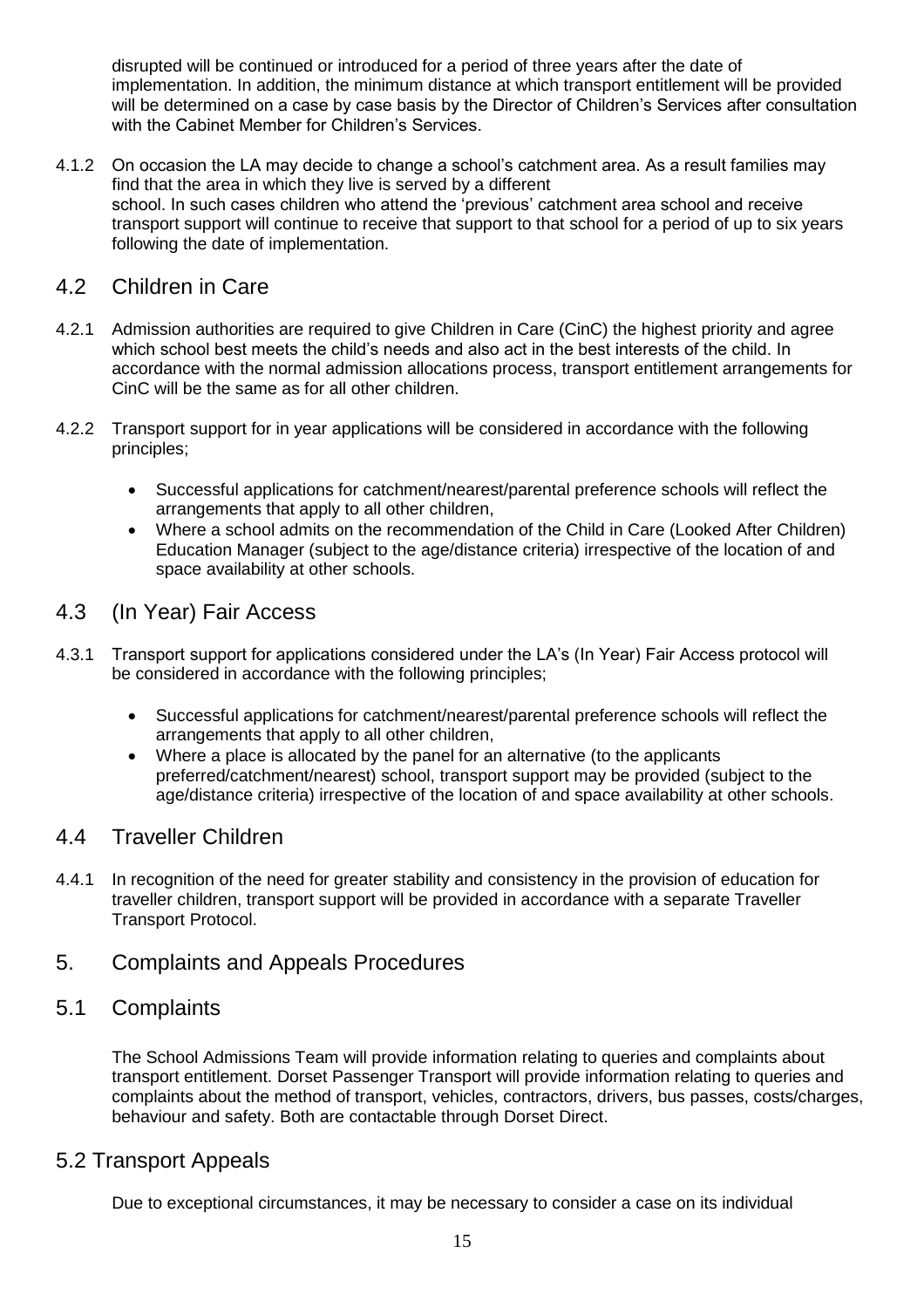circumstance. Applicants who are refused transport support have the right of appeal against the decision only under the following grounds:

- I. They are seeking for their child to be considered as an 'entitled' child or dispensation due to special circumstances
- II. They would have received either an entitled or concessionary seat if the application had been processed correctly
- III. They are appealing on route safety grounds

Applicants can submit a Transport Appeal form with full supporting evidence. Upon receipt the School Admissions Team will advise Democratic Services of the requirement for this to be heard at the next appropriate Children's and Adult Services Appeals Committee hearing. A copy of the Transport Appeal form together with the Local Authority's statement justifying the reasons for the decision will be submitted to the Committee.

If an appeal goes ahead, the applicant can attend to present the case and may be accompanied at the hearing. The Committee's decisions are binding on all parties (but do not necessarily set precedence) and may only be overturned following a ruling from the School Ombudsman or Secretary of State.

Transport appeals will only be heard for Dorset resident pupils. If you live in a neighbouring authority you will need to appeal to your home authority.